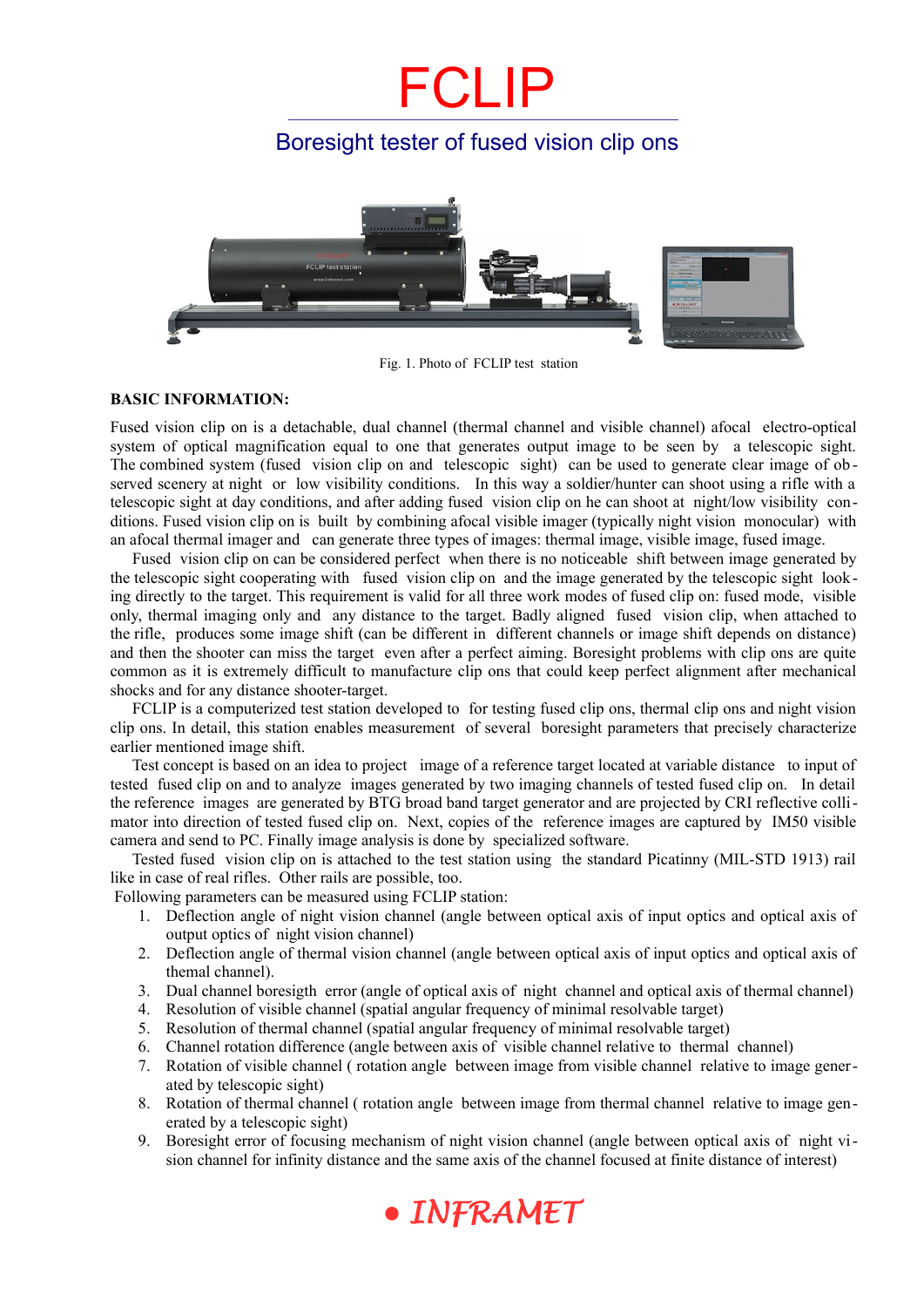## FCLIP

### Boresight tester of fused vision clip ons

10. Boresight error of focusing mechanism of thermal channel (angle between optical axis of thermal channel for infinity distance and the same axis of the channel focused at finite distance of interest).

All parameters of clip ons listed above give valuable information on quality of clip ons or how to make boresight errors negligible during production or repairing process. Parameters no 1-3 are considered as crucial.

#### **BLOCKS OF FCLIP STATION**

FCLIP is a modular station build from following blocks:

- 1. BTG target generator (different form depending on station version)
- 2. CRI760 of axis reflective collimator (different form depending on station version)
- 3. MP1913 mechanical platform (simulates standard Picatinny rail)
- 4. IM50 camera
- 5. BP rail
- 6. laptop
- 7. BOR computer program (different form depending on station version)

#### **SPECIFICATION**

| Parameter                                                                          | Value                                                                    |
|------------------------------------------------------------------------------------|--------------------------------------------------------------------------|
| Acceptable diameter of output optics of clip on                                    | Up to 70mm (option 110mm or more)                                        |
| Fixing position to test station                                                    | standard Picatinny rail                                                  |
| Range of measurement of alignment errors                                           | Up to 40 mrad                                                            |
| Resolution of measurement of the alignment errors                                  | Not worse than 0.03 mrad                                                 |
| Range of measurement of rotation error                                             | Up to $5^\circ$                                                          |
| Resolution of measurement of rotation angle                                        | $0.25^{\circ}$                                                           |
| Simulated distance clip on-target                                                  | approximately 50m, 100m, 200m, 400m, 1000m and in-<br>finity             |
| FOV of tested clip on                                                              | $\leq$ 12 $\circ$ (recommended case)<br>$<$ 30 $\degree$ (optional case) |
| brightness gain of night vision $500 \text{ lm/lm}$<br>Minimal required<br>channel |                                                                          |
| Maximal thermal resolution of thermal channel                                      | 200 mK                                                                   |
| Retictle                                                                           | Cross with graduations in X and Y (software generated)                   |
| Emission bands of BTG target generator                                             | <b>LWOR/MWIR</b> and Visible                                             |
| Simulated illuminance range                                                        | At least from 1 mlx* to 100 lx                                           |
| Simulated temperature difference range                                             | At least up to 20K                                                       |
| Focal length of CRI collimator                                                     | $600mm$ (option $1000mm$ )                                               |
| Aperture of CRI collimator                                                         | $70 \text{ mm}$ (option $110 \text{ mm}$ )                               |
| Resolution of CRI collimator                                                       | At least 60 lp/mrad (option 80 lp/mrad)                                  |
| Sensitivity of IM50 camera                                                         | Not worse than $0.1 \text{ lx}$                                          |
| Spectral band of IM50 camera                                                       | 400-700 nm                                                               |
| Resolution of IM 50 camera                                                         | Not worse than 0.05 mrad                                                 |